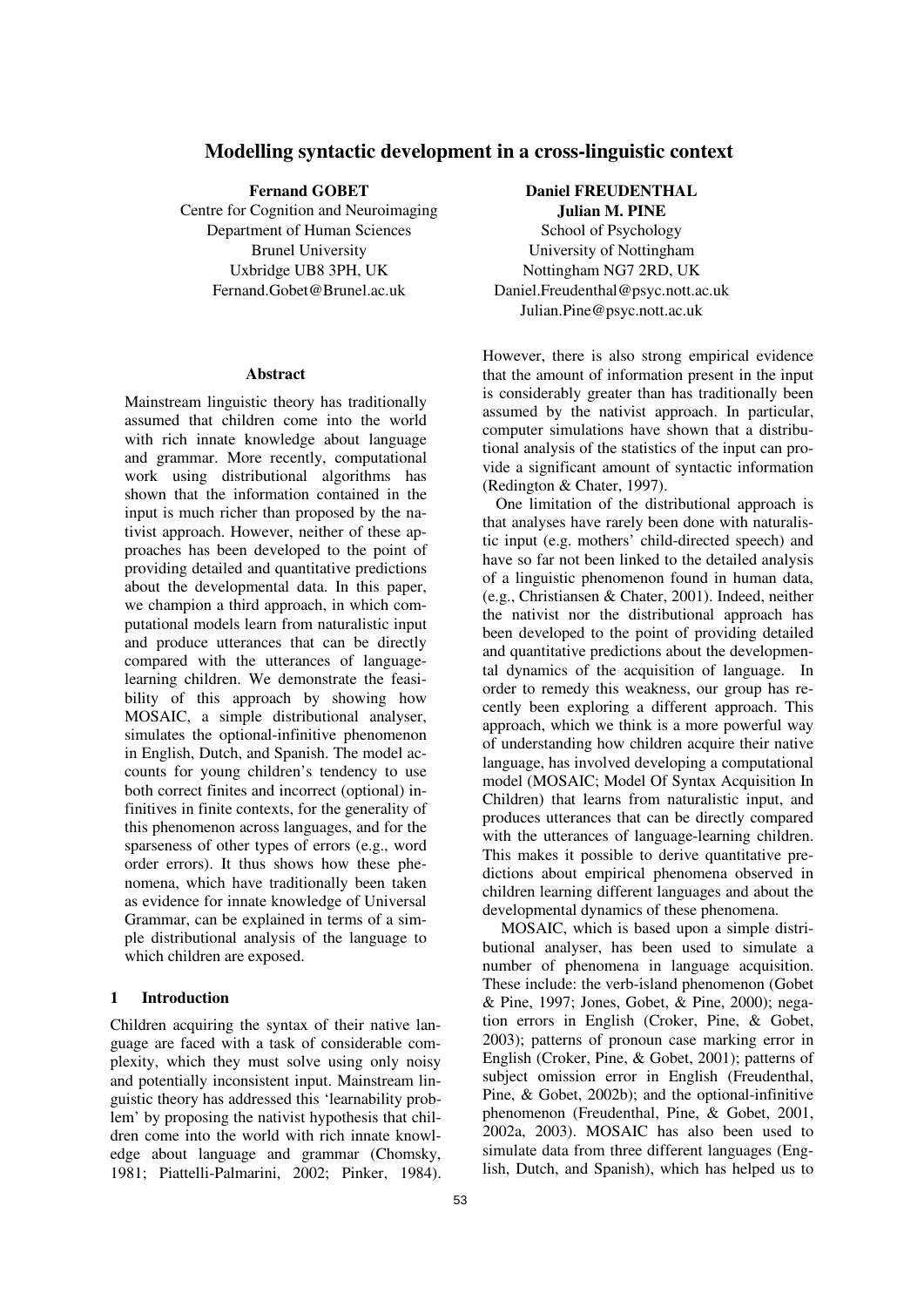understand how these phenomena are affected by differences in the structure of the language that the child is learning.

In this paper, we illustrate our approach by showing how MOSAIC can account in detail for the 'optional-infinitive phenomenon' in two languages (English and Dutch) and its quasi-absence in a third language (Spanish). This phenomenon is of particular interest as it has generally been taken to reflect innate grammatical knowledge on the part of the child (Wexler, 1994, 1998).

We begin by highlighting the theoretical challenges faced in applying our model to data from three different languages. Then, after describing the optional-infinitive phenomenon, we describe MOSAIC, with an emphasis on the mechanisms that will be crucial in explaining the empirical data. We then consider the data from the three languages, and show to what extent the same model can simulate these data. When dealing with English, we describe the methods used to collect and analyse children's data in some detail. While these details may seem out of place in a conference on computational linguistics, we emphasise that they are critical to our approach: first, our approach requires fine-grained empirical data, and, second, the analysis of the data produced by the model is as close as possible to that used with children's data. We conclude by discussing the implications of our approach for developmental psycholinguistics.

### 2 Three languages: three challenges

The attempt to use MOSAIC to model data in three different languages involves facing up to a number of challenges, each of which is instructive for different reasons. An obvious problem when modelling English data is that English has an impoverished system of verb morphology that makes it difficult to determine which form of the verb a child is producing in any given utterance. This problem militates against conducting objective quantitative analyses of children's early verb use and has resulted in there being no detailed quantitative description of the developmental patterning of the optional infinitive phenomenon in English (in contrast to other languages like Dutch). We have addressed this problem by using exactly the same (automated) methods to classify the utterances produced by the child and by the model. These methods, which do not rely on the subjective judgment of the coder (e.g. on Bloom's, 1970, method of rich interpretation) proved to be sufficiently powerful to capture the development of the optional infinitive in English, and to do so at a relatively fine level of detail.

One potential criticism of these simulations of English is that we may have tuned the model's parameters in order to optimise the goodness of fit to the human data. An obvious consequence of overfitting the data in this way would be that MOSAIC's ability to simulate the phenomenon would break down when the model was applied to a new language. The simulations of Dutch show that this is not the case: with this language, which has a richer morphology than English, the model was still able to reproduce the key characteristics of the optional-infinitive stage.

Spanish, the syntax of which is quite different to English and Dutch, offered an even more sensitive test of the model's mechanisms. The Dutch simulations relied heavily on the presence of compound finites in the child-directed speech used as input. However, although Spanish child-directed speech has a higher proportion of compound finites than Dutch, children learning Spanish produce optionalinfinitive errors less often than children learning Dutch. Somewhat counter-intuitively, the simulations correctly reproduce the relative scarcity of optional-infinitive errors in Spanish, showing that the model is sensitive to subtle regularities in the way compound finites are used in Dutch and Spanish.

## 3 The optional-infinitive phenomenon

Between two and three years of age, children learning English often produce utterances that appear to lack inflections, such as past tense markers or third person singular agreement markers. For example, children may produce utterances as:

(1a) That go there  $*$ (2a) He walk home\*

instead of:

(1b) That goes there (2b) He walked home

Traditionally, such utterances have been interpreted in terms of absence of knowledge of the appropriate inflections (Brown, 1973) or the dropping of inflections as a result of performance limitations in production (L. Bloom, 1970; P. Bloom, 1990; Pinker, 1984; Valian, 1991). More recently, however, it has been argued that they reflect the child's optional use of (root) infinitives (e.g. go) in contexts where a finite form (e.g. went, goes) is obligatory in the adult language (Wexler, 1994, 1998).

This interpretation reflects the fact that children produce (root) infinitives not only in English, where the infinitive is a zero-marked form, but also in languages such as Dutch where the infinitive carries its own infinitival marker. For instance,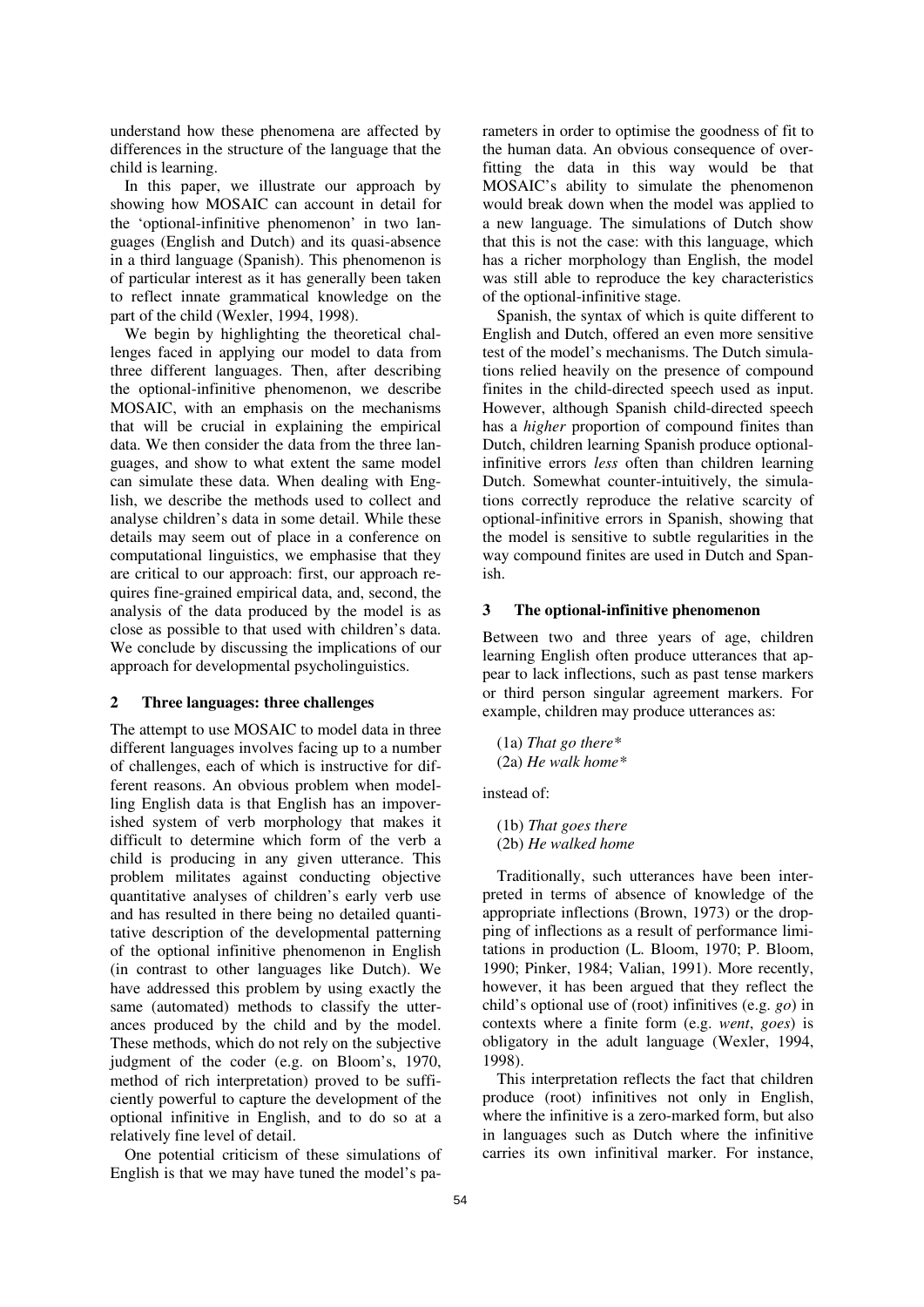children learning Dutch may produce utterances such as:

| $(3a)$ Pappa eten*                     | (Daddy to eat) |
|----------------------------------------|----------------|
| $(4a)$ Mamma drinken* (Mummy to drink) |                |

instead of:

| (3b) Pappa eet    | (Daddy eats)   |
|-------------------|----------------|
| (4b) Mamma drinkt | (Mummy drinks) |

The optional infinitive phenomenon is particularly interesting as it occurs in languages that differ considerably in their underlying grammar, and is subject to considerable developmental and crosslinguistic variation. It is also intriguing because children in the optional infinitive stage typically make few other grammatical errors. For example, they make few errors in their use of the basic word order of their language: English-speaking children may say he go, but not go he.

Technically, the optional infinitive phenomenon revolves around the notion of 'finiteness'. Finite forms are forms that are marked for Tense and/or Agreement (e.g. went, goes). Non-finite forms are forms that are not marked for Tense or Agreement. This includes the infinitive form  $(go)$ , the past participle (gone), and the progressive participle (going). In English, finiteness marking increases with development: as they grow older, children produce an increasing proportion of unambiguous finite forms.

### 4 Description of the model

MOSAIC is a computational model that analyses the distributional characteristics present in the input. It learns to produce increasingly long utterances from naturalistic (child-directed) input, and produces output consisting of actual utterances, which can be directly compared to children's speech. This allows for a direct comparison of the output of the model at different stages with the children's developmental data.

The model learns from text-based input (i.e., it is assumed that the phonological stream has been segmented into words). Utterances are processed in a left to right fashion. MOSAIC uses two learning mechanisms, based on discrimination and generalisation, respectively. The first mechanism grows an n-ary discrimination network (Feigenbaum & Simon, 1984; Gobet et al., 2001) consisting of nodes connected by test links. Nodes encode single words or phrases. Test links encode the difference between the contents of consecutive nodes. (Figure 1 illustrates the structure of the type of discrimination net used.) As the model sees more and more input, the number of nodes and links increases, and so does the amount of information held in the nodes, and, as a consequence, the average length of the phrases it can output. The node creation probability (NCP) is computed as follows:

$$
NCP = (N / M)^L
$$

where M is a parameter arbitrarily set to 70,000 in the English and Spanish simulations,  $N =$  number of nodes in the net  $(N \le M)$ , and L = length of the phrase being encoded. Node creation probability is thus dependent both on the length of the utterance (longer utterances are less likely to yield learning) and on the amount of knowledge already acquired. In a small net, learning is slow. When the number of nodes in the net increases, the node creation probability increases and, as a result, the learning rate also increases. This is consistent with data showing that children learn new words more easily as they get older (Bates & Carnavale, 1993).





While the first learning mechanism is based on discrimination, the second is based on generalisation. When two nodes share a certain percentage (set to 10% for these simulations) of nodes (phrases) following and preceding them, a new type of link, a generative link is created between them (see Figure 1 for an example). Generative links connect words that have occurred in similar contexts in the input, and thus are likely to be of the same word class. As no linguistic constructs are given to the model, the development of approximate linguistic classes, such as those of noun or verb, is an emergent property of the distributional analysis of the input. An important feature of MOSAIC is that the creation and removal of generative links is dynamic. Since new nodes are constantly being created in the network, the percentage overlap between two nodes varies over time; as a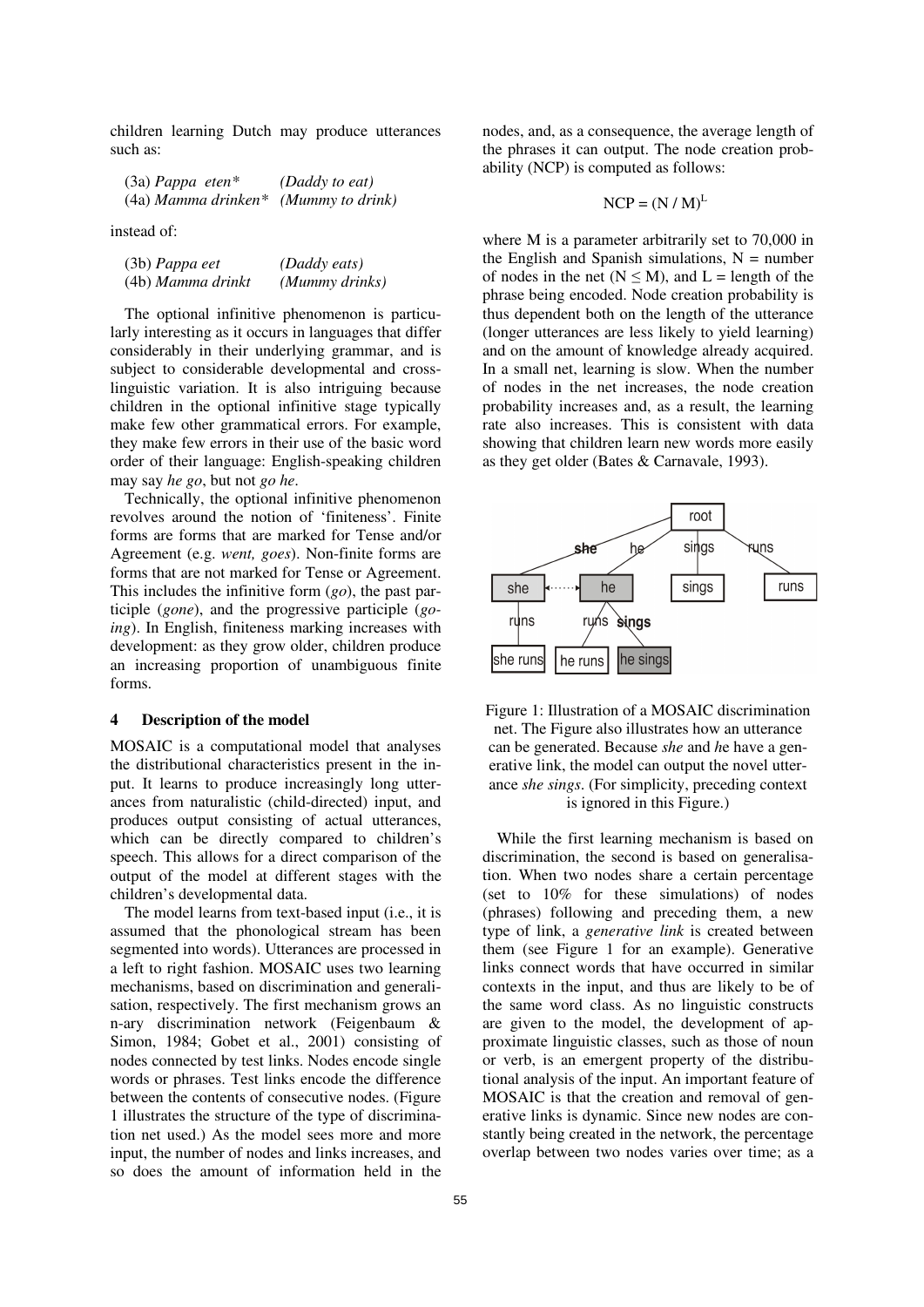consequence, a generative link may drop below the threshold and so be removed.

The model generates output by traversing the network and outputting the contents of the visited links. When the model traverses test links only, the utterances it produces must have been present in the input. Where the model traverses generative links during output, novel utterances can be generated. An utterance is generated only if its final word was the final word in the utterance when it was encoded (this is accomplished by the use of an end marker). Thus, the model is biased towards generating utterances from sentence final position, which is consistent with empirical data from language-learning children (Naigles & Hoff-Ginsberg, 1998; Shady & Gerken, 1999; Wijnen, Kempen, & Gillis, 2001).

### 5 Modelling the optional-infinitive phenomenon in English

Despite the theoretical interest of the optionalinfinitive phenomenon, there is, to our knowledge, no quantitative description of the developmental dynamics of the use of optional infinitives in English, with detail comparable to that provided in other languages, such as Dutch (Wijnen et al., 2001). The following analyses fill this gap.

### 5.1 Children's data: Methods

We selected the speech of two children (Anne, from 1 year 10 months to 2 years 9 months; and Becky, from 2 years to 2 years 11 months). These data were taken from the Manchester corpus (Theakston, Lieven, Pine, & Rowland, 2001), which is available in the CHILDES data base (MacWhinney, 2000). Recordings were made twice every three weeks over a period of one year and lasted for approximately one hour per session.

Given that optional-infinitive phenomena are harder to identify in English than in languages such as Dutch or German (due to the relatively low number of unambiguous finite forms), the analysis focused on the subset of utterances that contain a verb with he, she, it, this (one), or that (one) as its subject. Restricting the analysis in this way avoids utterances such as  $I$  go, which could be classified both as non-finite and finite, and therefore makes it possible to more clearly separate non-finites, simple finites, compound finites, and ambiguous utterances.

Identical (automatic) analyses of the data and model were carried out in a way consistent with previous work on Dutch (Wijnen et al., 2001). Utterances that had the copula (i.e., forms of the verb to be) as a main verb were removed. Utterances that contained a non-finite form as the only verb were classified as non-finites. Utterances with an

unambiguous finite form (walks, went) were counted as finite, while those containing a finite verb form plus a non-finite form (has gone) were classified as compound finites. The remaining utterances were classified as ambiguous and counted separately; they contained an ambiguous form (such as bought in he bought) as the main verb, which can be classified either as a finite past tense form or as a (non-finite) perfect participle (in the phrase he bought, the word has may have been omitted).

# 5.2 Children's data: Results

The children's speech was partitioned into three developmental stages, defined by mean length of utterance (MLU). The resulting distributions, portrayed in Figure 2, show that the proportion of nonfinites decreases as a function of MLU, while the proportion of compound finites increases. There is also a slight increase in the proportion of simple finites, although this is much less pronounced than the increase in the proportion of compound finites.

#### 5.3 Simulations

The model received as input speech from the children's respective mothers. The size of the input was 33,000 utterances for Anne's model, and 27,000 for Becky's model. Note that, while the analyses are restricted to a subset of the children's corpora, the entire mothers' corpora were used as input during learning. The input was fed through the model several times, and output was generated after every run of the model, until the MLU of the output was comparable to that of the end stage in the two children. The output files were then compared to the children's data on the basis of MLU.

The model shows a steady decline in the proportion of non-finites as a function of MLU coupled with a steady increase in the proportion of compound finites (Figure 3). On average, the model's production of optional infinitives in third person singular contexts drops from an average of 31.5% to 16% compared with 47% to 12.5% in children. MOSAIC thus provides a good fit to the developmental pattern in the children's data (not including the 'ambiguous' category:  $r^2 = .65$ , p < .01, RMSD  $= 0.096$  for Anne and her model;  $r^2 = .88$ , p < .001, RMSD = 0.104 for Becky and her model). One obvious discrepancy between the model's and the children's output is that both models at MLU 2.1 produce too many simple finite utterances. Further inspection of these utterances reveals that they contain a relatively high proportion of finite modals such as *can* and *will* and finite forms of the dummy modal do such as does and did. These forms are unlikely to be used as the only verb in children's early utterances as their function is to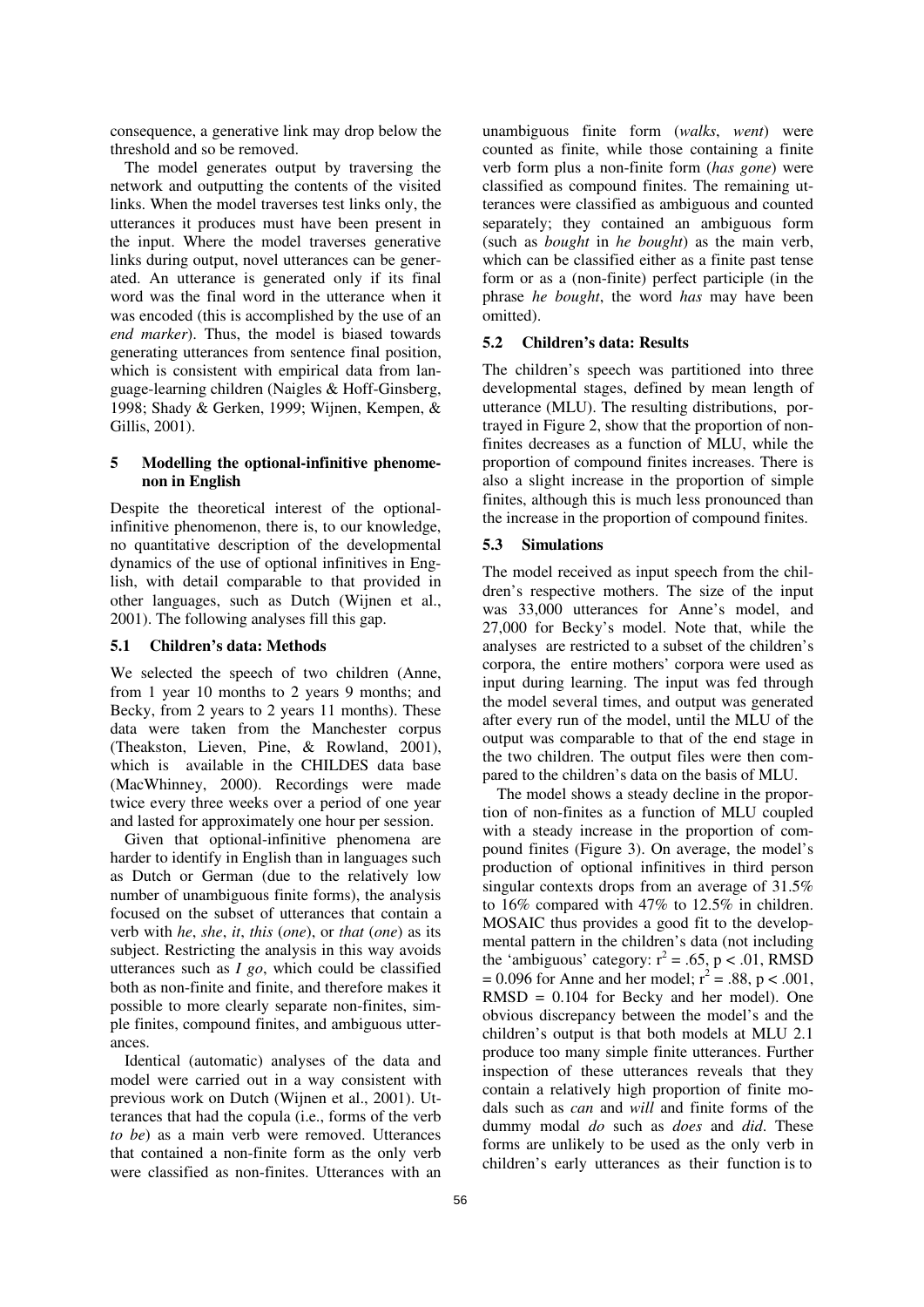

Figure 2: Distribution of non-finites, simple finites, compound finites, and ambiguous utterances for Anne and Becky as a function of developmental phase. Only utterances with he, she, it, that (one), or this (one) as a subject are included.

a: Model for Anne



#### b: Model for Becky



Figure 3: Distribution of non-finites, simple finites, compound finites, and ambiguous utterances for the models of Anne and Becky as a function of developmental phase. Only utterances with he, she, it, that (one), or this (one) as a subject are included.

modulate the meaning of the main verb rather than to encode the central relational meaning of the sentence.

An important reason why MOSAIC accounts for the data is that it is biased towards producing sentence final utterances. In English, non-finite utterances can be learned from compound finite questions in which finiteness is marked on the auxiliary rather than the lexical verb. A phrase like He walk home can be learned from Did he walk home?, and a phrase like That go there can be learned from Does that go there? As MLU increases, the relative frequency of non-finite utterances in the output decreases, because the model learns to produce more and more of the compound finite utterances from which these utterances have been learned. MOSAIC therefore predicts that as the proportion of non-finite utterances decreases, there will be a complementary increase in the proportion of compound finites.

## 6 Modelling optional infinitives in Dutch

Children acquiring Dutch seem to use a larger proportion of non-finite verbs in finite contexts (e.g., hij lopen, bal trappen) than children learning English. Thus, in Dutch, a very high percentage of children's early utterances with verbs (about 80%) are optional-infinitive errors. This percentage decreases to around 20% by MLU 3.5 (Wijnen, Kempen & Gillis, 2001).

As in English, optional infinitives in Dutch can be learned from compound finites (auxiliary/modal + infinitive). However, an important difference between English and Dutch is that in Dutch verb position is dependent on finiteness. Thus, in the simple finite utterance Hij drinkt koffie (He drinks coffee) the finite verb form drinkt precedes its object argument koffie whereas in the compound finite utterance Hij wil koffie drinken (He wants coffee drink), the non-finite verb form drinken is restricted to utterance final position and is hence preceded by its object argument: koffie. Interestingly, children appear to be sensitive to this feature of Dutch from very early in development and MOSAIC is able to simulate this sensitivity. However, the fact that verb position is dependent on finiteness in Dutch also means that whereas nonfinite verb forms are restricted to sentence final position, finite verb forms tend to occur earlier in the utterance. MOSAIC therefore simulates the very high proportion of optional infinitives in early child Dutch as a function of the interaction between its utterance final bias and increasing MLU. That is, the high proportion of non-finites early on is explained by the fact that the model mostly produces sentence-final phrases, which, as a result of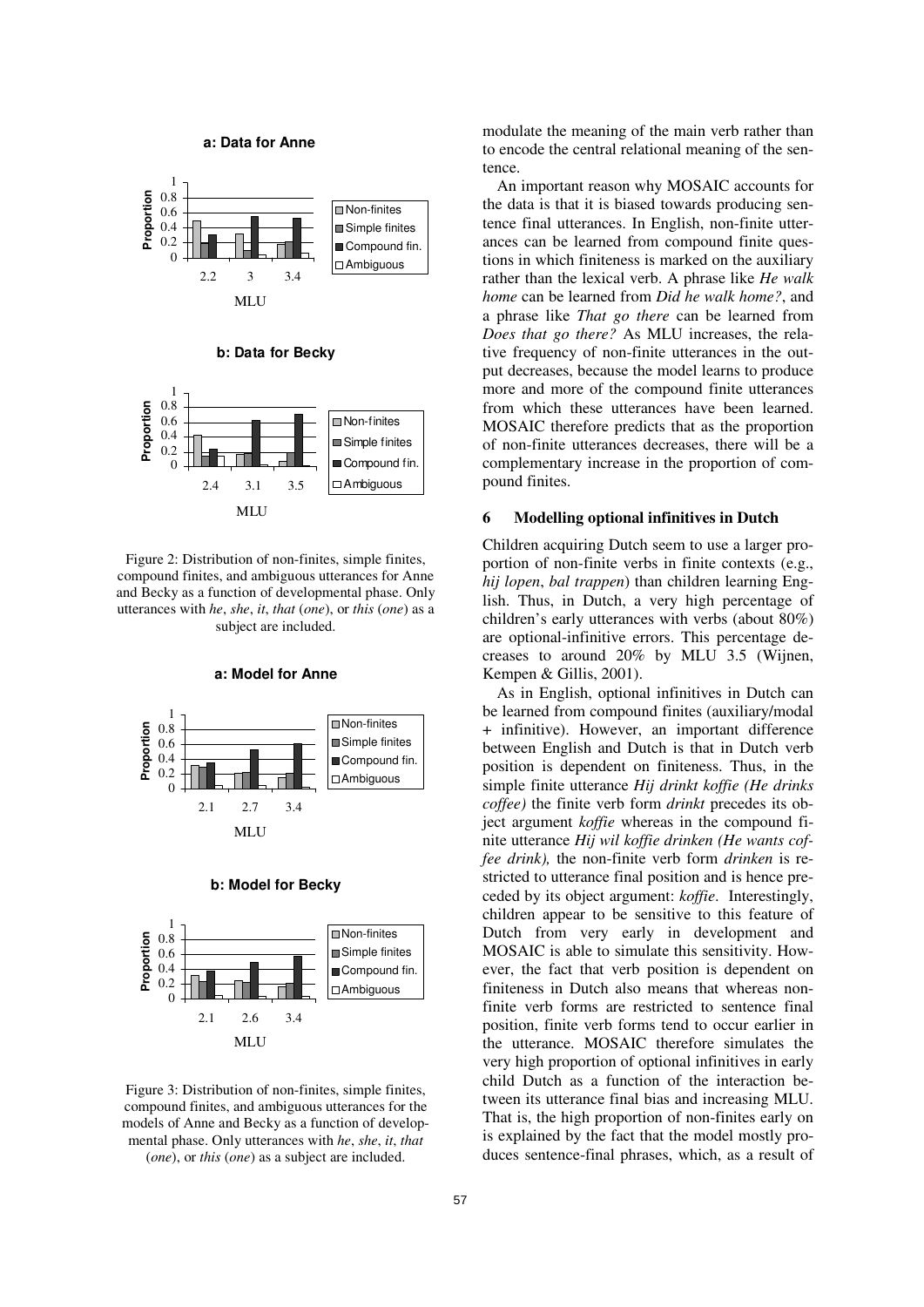Dutch grammar, have a large proportion of nonfinites.

As shown in Figure 4, the model's production of optional infinitives drops from 69% to 28% compared with 77% to 18% in the data of the child on whose input data the model had been trained. In these simulations, the input data consisted of a sample of approximately 13,000 utterances of child-directed speech. Because of the lower input size, the M used in the NCP formula was set to 50,000.

#### a: Data for Peter









### 7 Modelling optional infinitives in Spanish

Wexler (1994, 1998) argues that the optionalinfinitive stage does not occur in pro-drop languages, that is, languages like Spanish in which verbs do not require an overt subject. Whether MOSAIC can simulate the low frequency of optional-infinitive errors in early child Spanish is therefore of considerable theoretical interest, since the ability of Wexler's theory to explain crosslinguistic data is presented as one of its main strengths. Note that simulating the pattern of finiteness marking in early child Spanish is not a trivial task. This is because although optionalinfinitive errors are much less common in Spanish than they are in Dutch, compound finites are actually more common in Spanish child-directed speech than they are in Dutch child-directed speech (in the corpora we have used, they make up 36% and 30% of all parents' utterances including verbs, respectively).

#### a: Data for Juan





b: Model for Juan



Figure 5a shows the data for a Spanish child, Juan (Aguado Orea & Pine, 2002), and Figure 5b the outcome of the simulations run using MOSAIC. The parental corpus used as input consisted of about 27,000 utterances. The model's production of optional infinitives drops from 21% to 13% compared with 23% to 4% in the child. Both the child and the model show a lower proportion of optional-infinitive errors than in Dutch. The presence of (some rare) optional-infinitive errors in the model's output is explained by the same mechanism as in English and Dutch: a bias towards learning the end of utterances. For example, the input ¿Quieres beber café? (Do you want to drink coffee?) may later lead to the production of beber café. But why does the model produce so few optional-infinitive errors in Spanish when the Spanish input data contain so many compound finites? The answer is that finite verb forms are much more likely to occur in utterance final position in Spanish than they are in Dutch, which makes them much easier to learn.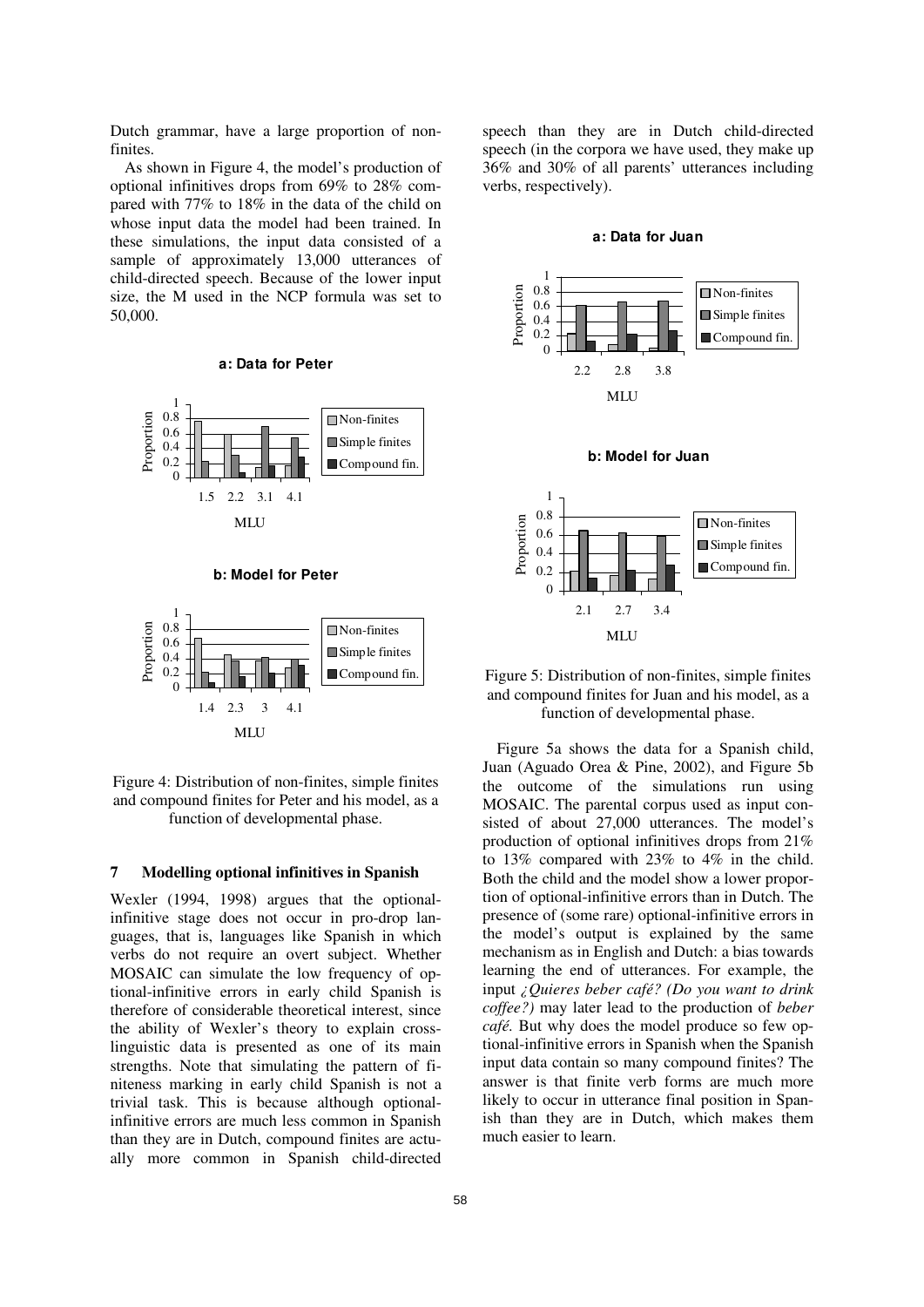# 8 Conclusion

In this paper, we have shown that the same simple model accounts for the data in three languages that differ substantially in their underlying structure. To our knowledge, this is the only model of language acquisition which simultaneously (1) learns from naturalistic input (actual child-directed utterances), where the statistics and frequency distribution of the input are similar to that experienced by children; (2) produces actual utterances, which can be directly compared to those of children; (3) has a developmental component; (4) accounts for speech generativity and increasing MLU; (5) makes quantitative predictions; and (6) has simulated phenomena from more than one language.

An essential feature of our approach is to limit the number of degrees of freedom in the simulations. We have used an identical model for simulating the same class of phenomena in three languages. The method of data analysis was also the same, and, in all cases, the model's and child's output were coded automatically and identically. The use of realistic input was also crucial in that it guaranteed that cross-linguistic differences were reflected in the input.

The simulations showed that simple mechanisms were sufficient for obtaining a good fit to the data in three different languages, in spite of obvious syntactic differences and very different proportions of optional-infinitive errors. The interaction between a sentence final processing bias and increasing MLU enabled us to capture the reason why English, Dutch and Spanish offer different patterns of optional-infinitive errors: the difference in the relative position of finites and non-finites is larger in Dutch than in English, and Spanish verbs are predominantly finite. We suggest that any model that learns to produce progressively longer utterances from realistic input, and in which learning is biased towards the end of utterances, will simulate these results.

The production of actual utterances (as opposed to abstract output) by the model makes it possible to analyse the output with respect to several (seemingly) unrelated phenomena, so that the nontrivial predictions of the learning mechanisms can be assessed. Thus, the same output can be utilized to study phenomena such as optional-infinitive errors (as in this paper), evidence for verb-islands (Jones et al., 2000), negation errors (Croker et al., 2003), and subject omission (Freudenthal et al., 2002b). It also makes it possible to assess the relative importance of factors such as increasing MLU that are implicitly assumed by many current theorists but not explicitly factored into their models.

An important contribution of Wexler's (1994, 1998) nativist theory of the optional-infinitive

stage has been to provide an integrated account of the different patterns of results observed across languages, of the fact that children use both correct finite forms and incorrect (optional) infinitives, and of the scarcity of other types of errors (e.g. verb placement errors). His approach, however, requires a complex theoretical apparatus to explain the data, and does not provide any quantitative predictions. Here, we have shown how a simple model with few mechanisms and no free parameters can account for the same phenomena not only qualitatively, but also quantitatively.

The simplicity of the model inevitably means that some aspects of the data are ignored. Children learning a language have access to a range of sources of information (e.g. phonology, semantics), which the model does not take into consideration. Also, generating output from the model means producing everything the model can output. Clearly, children produce only a subset of what they can say. Furthermore, any rote-learned utterance that the model produces early on in its development will continue to be produced during the later stages. This inability to unlearn is clearly a weakness of the model, but one that we hope to correct in subsequent research.

The results clearly show that the interaction between a simple distributional analyser and the statistical properties of naturalistic child-directed speech can explain a considerable amount of the developmental data, without the need to appeal to innate linguistic knowledge. The fact that such a relatively simple model provides such a good fit to the developmental data in three languages suggests that (1) aspects of children's multi-word speech data such as the optional-infinitive phenomenon do not necessarily require a nativist interpretation, and (2) nativist theories of syntax acquisition need to pay more attention to the role of input statistics and increasing MLU as determinants of the shape of the developmental data.

### 9 Acknowledgements

This research was supported by the Leverhulme Trust and the Economic and Social Research Council. We thank Javier Aguado-Orea for sharing his corpora on early language acquisition in Spanish children and for discussions on the Spanish simulations.

### References

Aguado-Orea, J., & Pine, J. M. (2002). Assessing the productivity of verb morphology in early child Spanish. Paper presented at the IX International Congress for the Study of Child Language, Madison, Wisconsin.